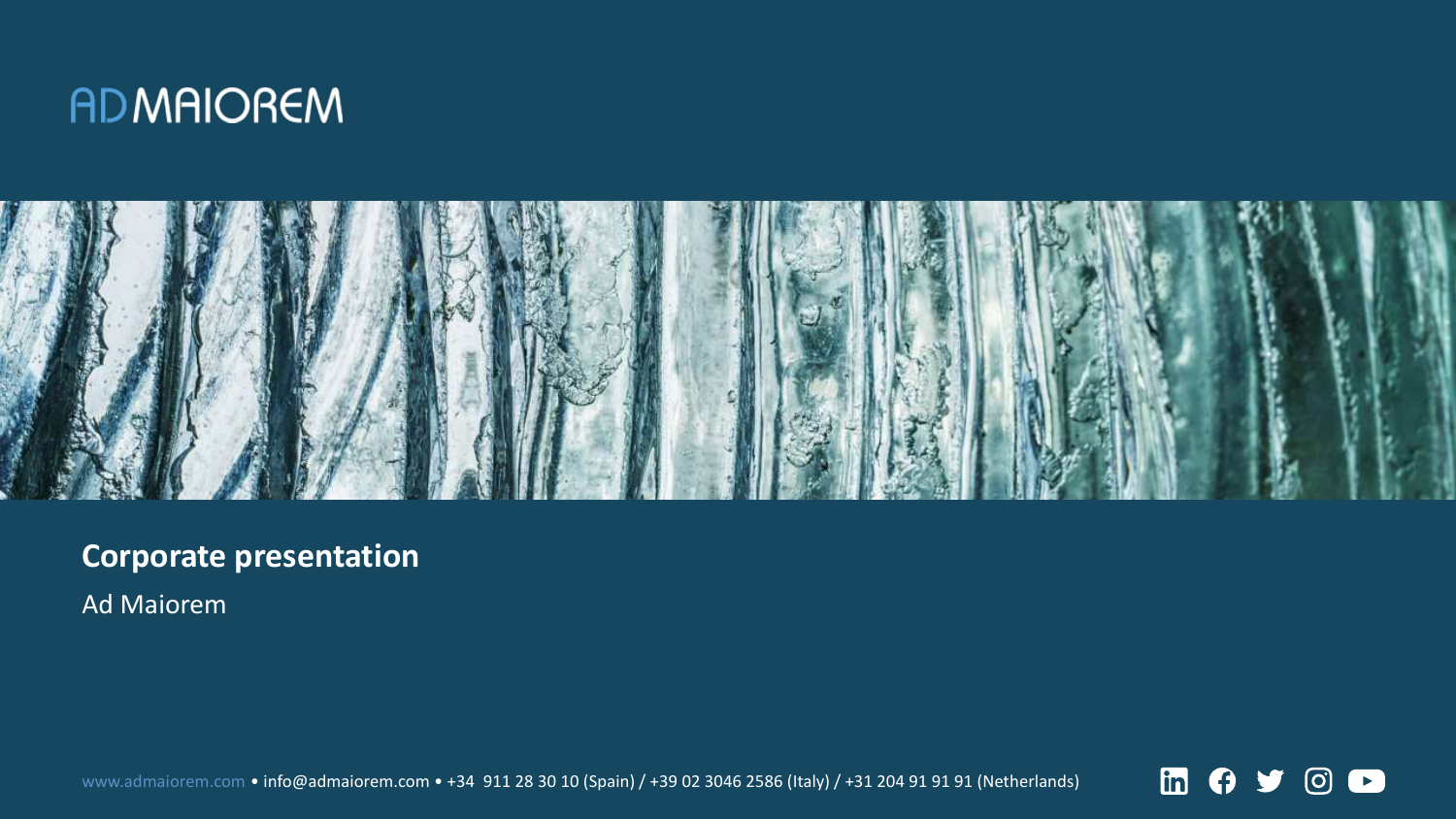## AN **About us**

We are an independent technology consultancy company with high added value which offers tailored solutions to develop engineering and innovation projects, a leader in the Aerospace, Defence, Railway, Industrial, Oil & Gas and Telecommunications sectors in Europe.

Our commitment to technology becomes one of the strongest pillars of our management, which has enabled us to efficiently address the requirements of our clients, develop major projects and set up a network of highly qualified professionals.

**https://www.admaiorem.com** info@admaiorem.com



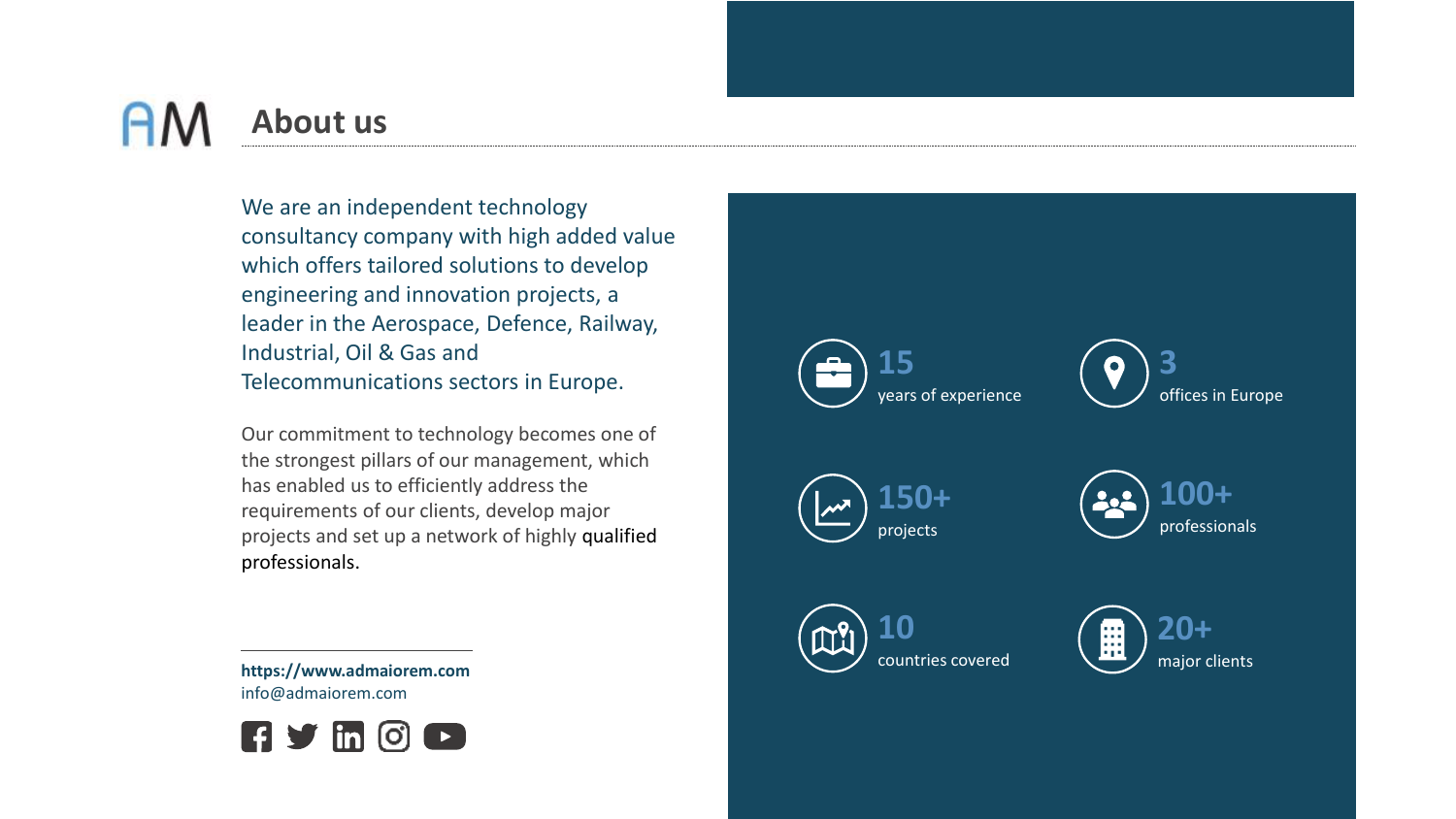#### **AM Where we are?**



**Engineering and innovation for large technological projects.** 

We base our strategy on adapting to our clients, seeking competitive advantages and improving the quality of life for all of us.

#### **Spain**

p: +34 911 28 30 10 a: Ronda de Poniente 2, Building 2, Floor 2, Office F, Tres Cantos, 28760, **Madrid**

#### **Italy**

p: +39 02 3046 2586 a: Via Libero Temolo 4, Floor 4, 20126, **Milan**

#### **Netherlands**

p: +31 204 91 91 91 a: Kingsfordweg 151, 1043 GR, **Amsterdam**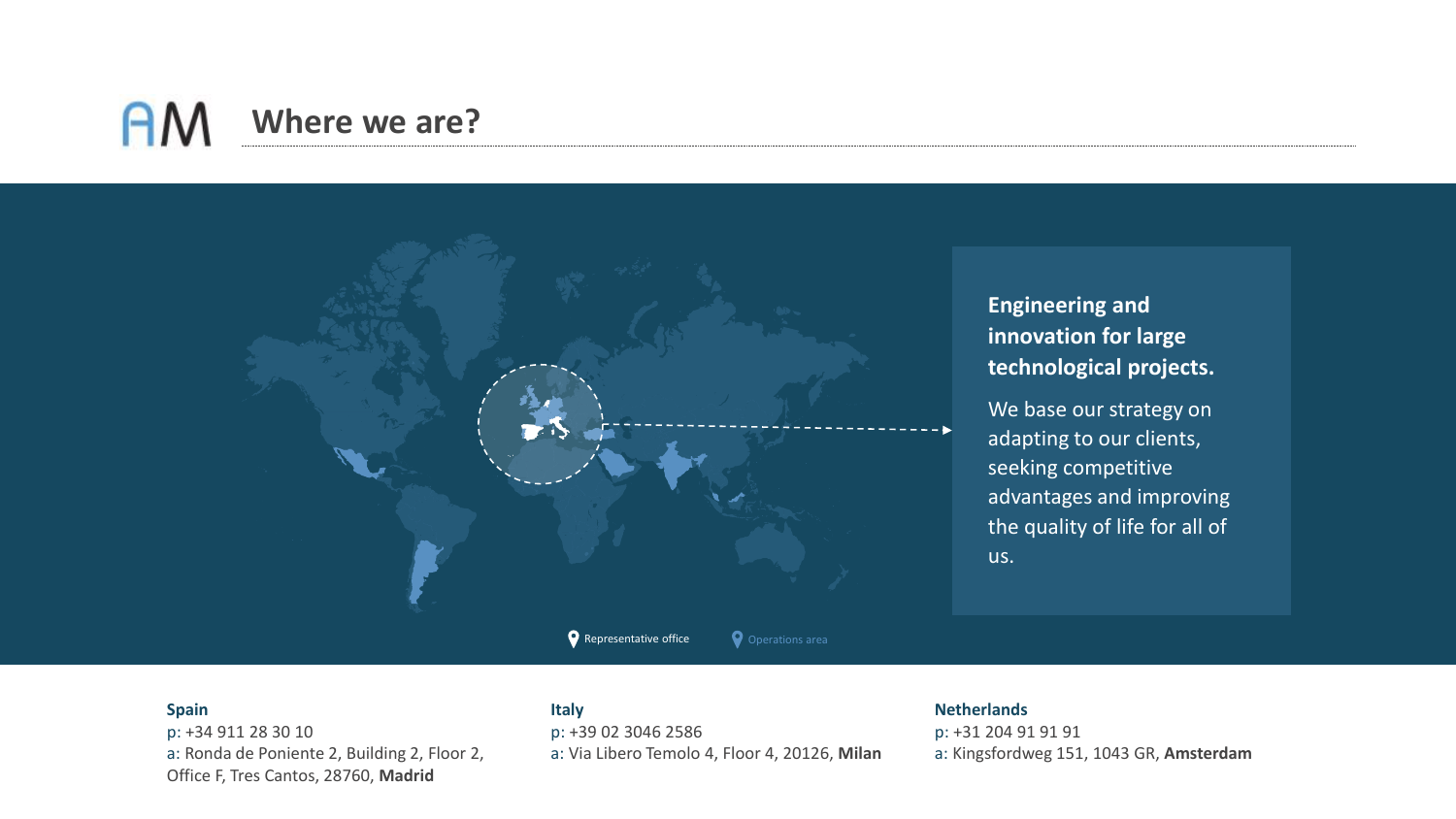## $A\Lambda$ **Overview**

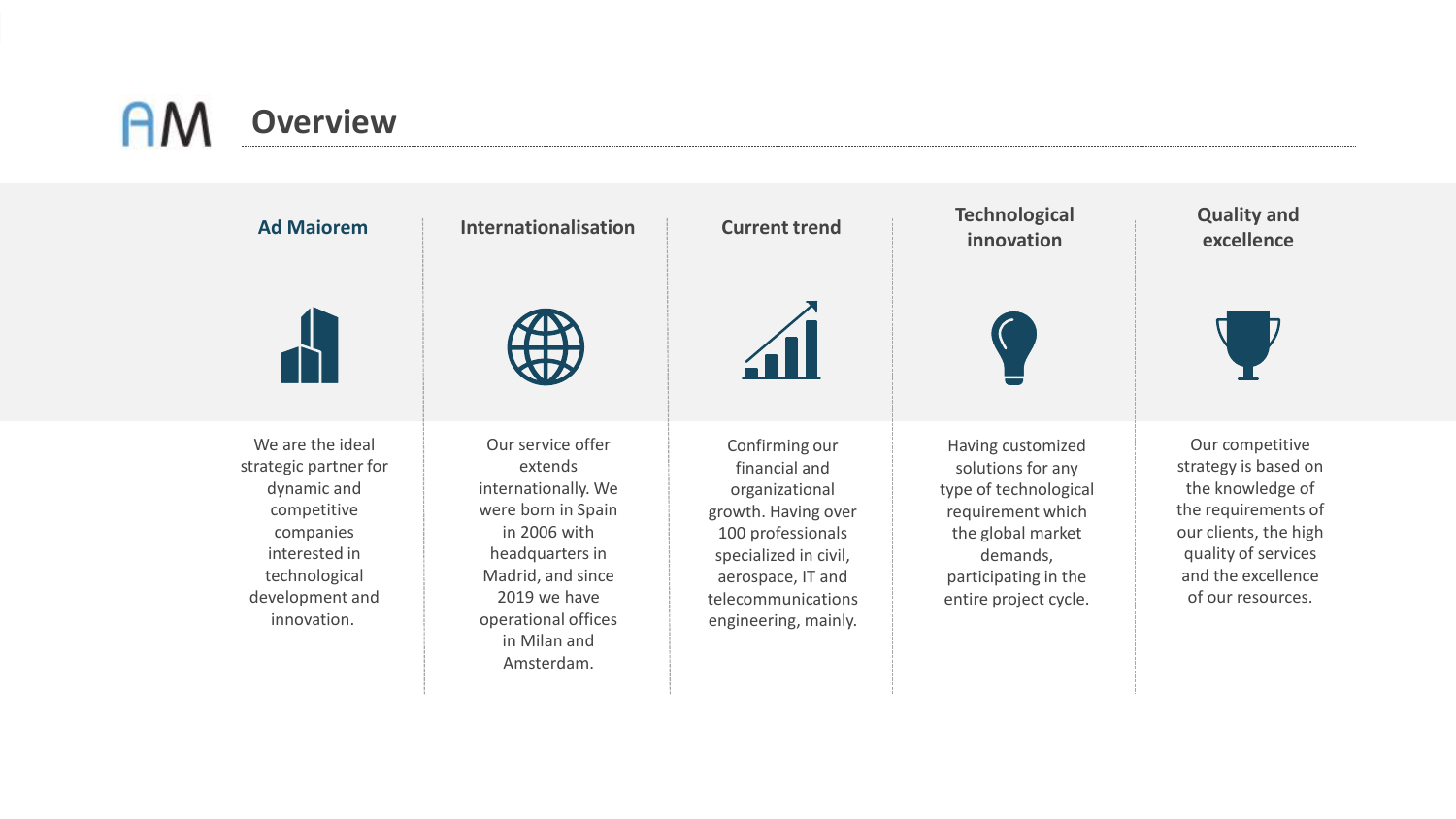## **Vission, Mission and Values**

#### **Our vision:**

To be a strategic reference benchmark for technological innovation at an international level, committed to the satisfaction of our clients and the growth of our team.

#### **Our mission:**

Providing our clients with innovative solutions for the management of technological projects with high social impact, supplying the advice and expertise necessary for the creation of value and the success of each of their actions.

#### **Our values:**

- **Honesty:** To act with honestly and truthfulness in all our processes. Managing our business activity with transparency, committed to development overall.
- **Talent:** Not only contributing expertise and experience, but likewise working from empathy and positivism perspective to ensure that individual excellence contributes to overall success.
- **Innovation:** Playing a key role in the design and development of new technologies. Using our experience to implement solutions at the service of our clients and society.
- **Projection:** Thinking ahead. Wishing to go further and to be the nexus between people, new ideas and great opportunities.
- **Ethics:** We are governed by rules and principles which regulate respect for individuals, the environment and diversity. This represents our method of building solid and trust-based relationships.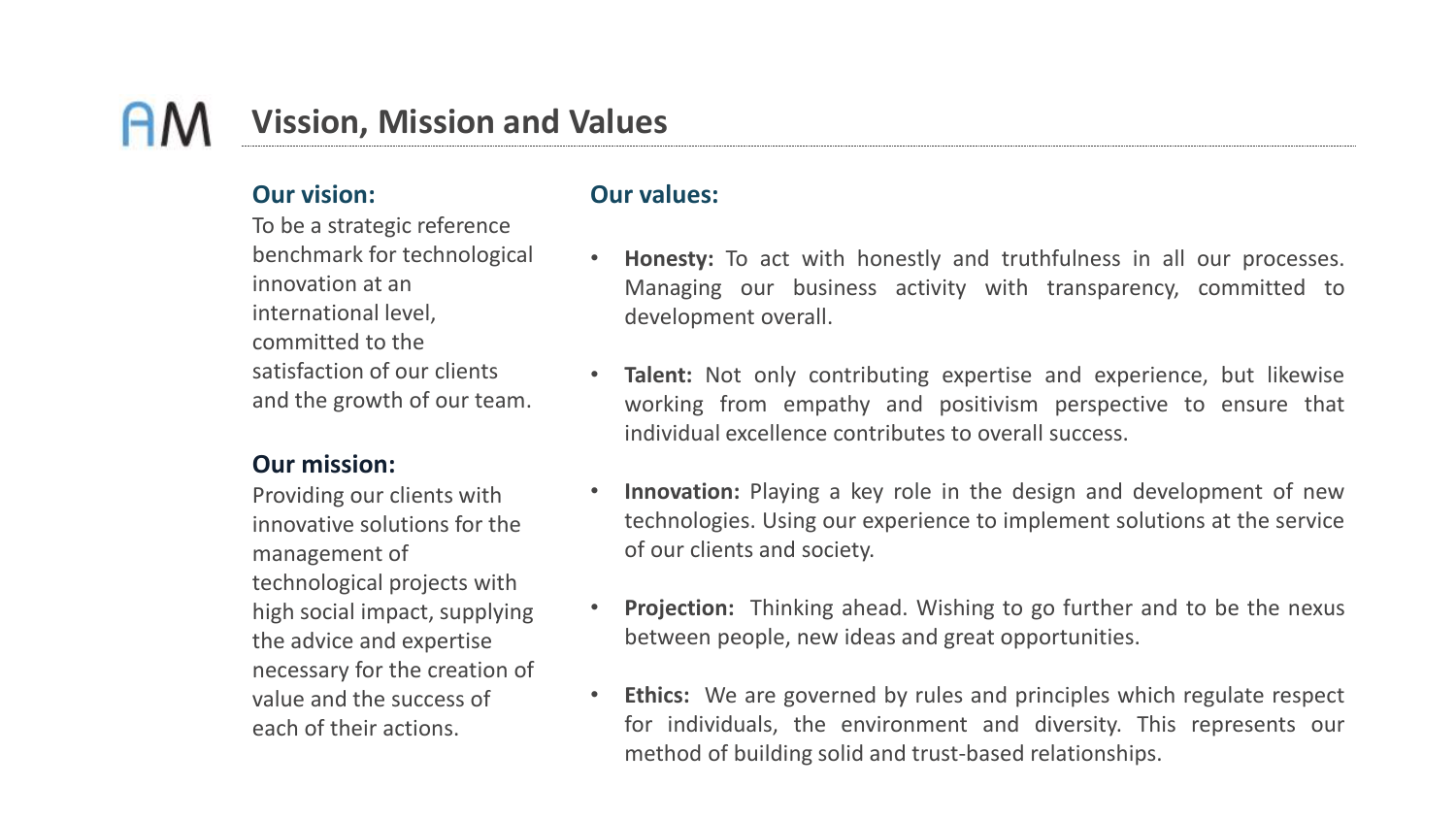# **Transversal activities**

#### **We assist our clients to take on major technological challenges.**

Placing at your disposal expert staff specialising in the most important technology, to provide advice in relation to the entirety of all your projects and requirements.

 $\overline{\phantom{a}}$ 



#### **Software, Hardware and Firmware**

At Ad Maiorem we develop embedded systems for various industries. Our comprehensive approach calls for a thorough requirements analysis and accurate prototyping to ensure optimal functional results.

#### **Artificial intelligence**

Ad Maiorem we are experts in the automation and digitization of the processes of various industries. To face the challenges of the business future, we integrate Artificial Intelligence into your infrastructure and data strategy.

#### **Cybersecurity**

At Ad Maiorem we implement and deploy tailored solutions, with the purpose of detecting and eliminating incidents and/or threats caused by cyber attacks, fortifying the technological structure of our clients.

#### **Quality assurance**

Ad Maiorem experts work based on planned and systematic actions, implemented within an environment that ensures compliance with quality requirements and standards with an emphasis on the life cycle of technological projects.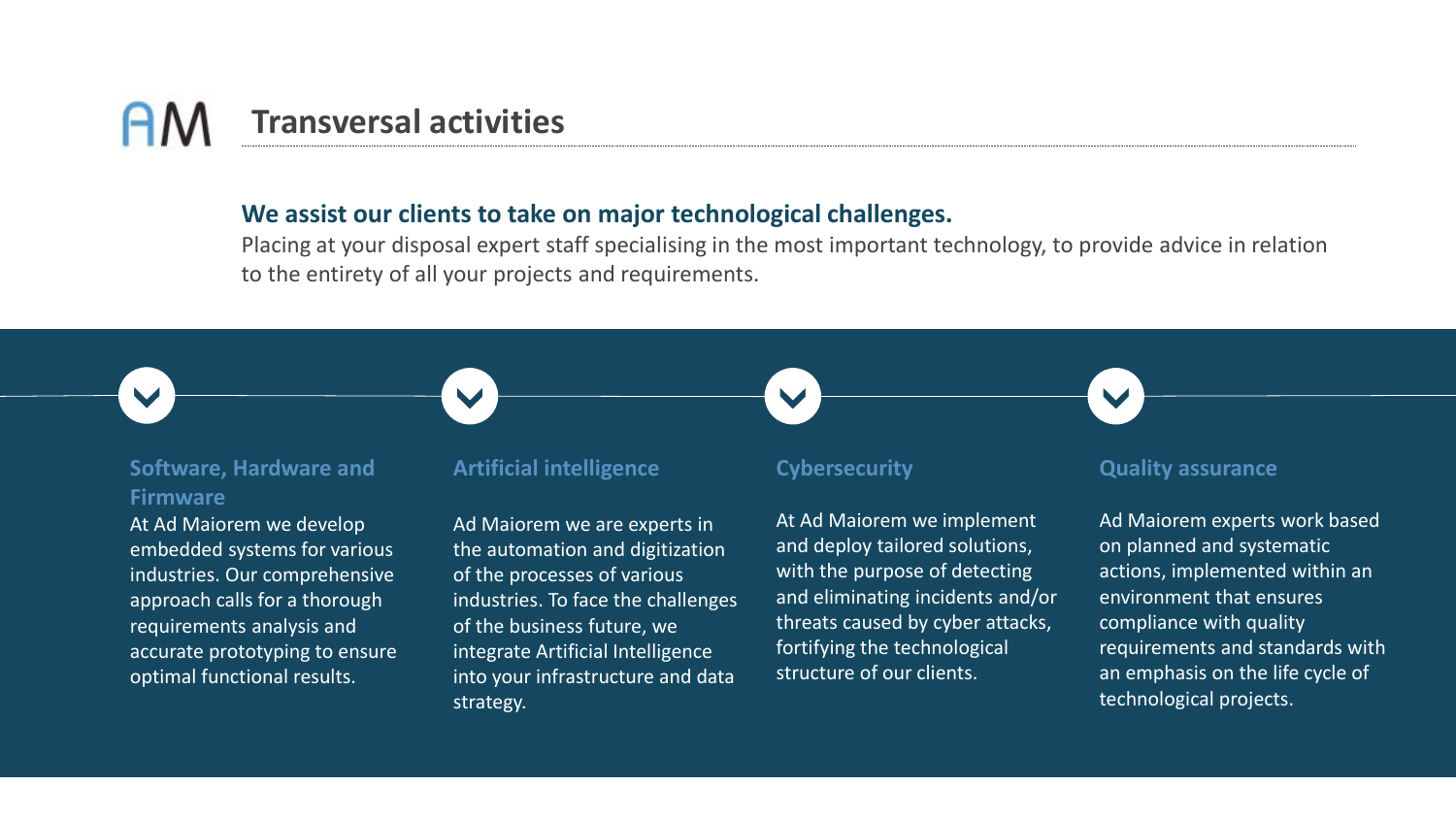# **Business sectors**



#### **Aerospace**

We develop operating systems for satellites, space vehicles and aircraft, in addition to "Ground Segment" related systems.



#### **Defence**

Having available solutions for the development and integration of technological systems and equipment related to the air, naval and land segments.



#### **Railway**

Designing comprehensive engineering solutions for each of the stages of the design, development and maintenance of train signalling systems, track and control equipment.



#### **Industrial**

Participating in projects of great industrial complexity related to construction, electromedicine, and renewable energy, among others.



### **Oil & Gas**

Handling the entire value chain in projects for the development of information and automation systems, providing an overview of technological evolution.



#### **Telecommunications**

Developing solutions for connectivity and data transmission, audiovisual broadcast networks, Smart City, IoT & Security, DAS, Small Cells and infrastructure.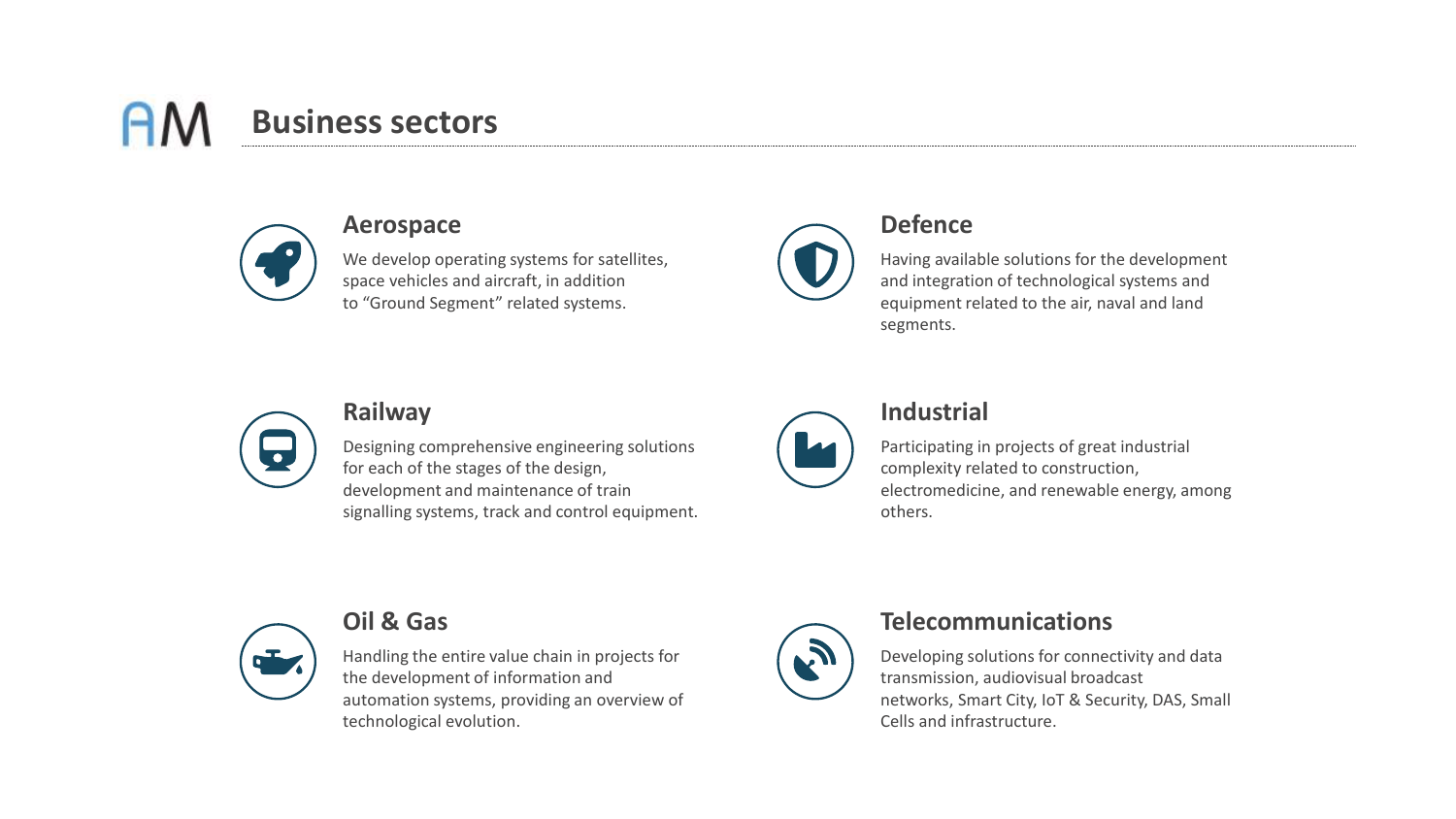#### **IcexNext: LATAM internationalization - Ad Maiorem** AΛ







## **Ad Maiorem is part of IcexNext.**

**IcexNext** is the ICEX Spain Export and Investments program for Spanish SMEs seeking to internationalize.

**They provide us with:**

- Personalized and expert advice in Spain and abroad.
- Support in prospecting and commercial implementation in new markets.
- Access to the Network of Spanish exporting SMEs and Spanish Commercial Offices worldwide.

#### **How does it benefit us?**

- o Internationalize our brand.
- o Diversify our business.
- o Improve our global competitiveness.

Learn more about **IcexNext** en <https://icexnext.es/>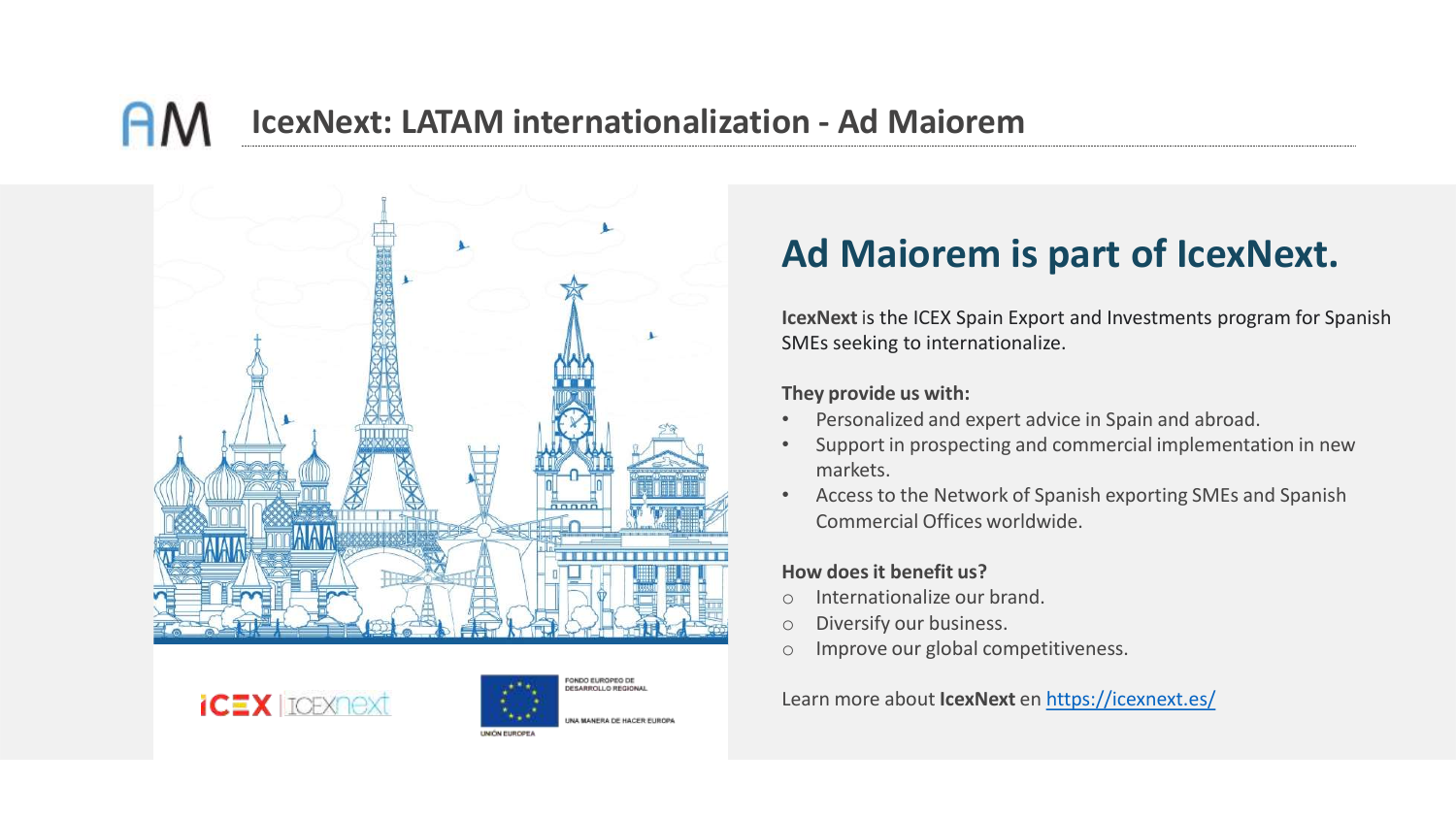# **Certifications**





**Ad Maiorem Consulting is a company that has the NATO SECURITY CLEARANCE CERTIFICATE (NSCC)**, an essential requirement that is required of a contractor to participate in contracts, programs, projects or activities classified as **NATO CONFIDENTIAL** or equivalent . This qualification allows us to participate in EU SECRET (European Union - EU), NATO SECRET (North Atlantic Treaty Organization - NATO) and ESA SECRET (European Space Agency - ESA) degree projects.

**Ad Maiorem Consulting is considered as a company that carries out a strategic activity within the sector of scientific and technical professional activities in Spain**. It has a report issuedby the Ministry of Industry, Commerce and Tourism, whichaims to facilitate the presentation ofresidence authorizations for highly qualified professionals within the framework of the implementation of Law 14/2013, to support entrepreneurs and their internationalization.



**Ad Maiorem Consulting is certified by NEN 4400-1**, a Dutch standard that establishes requirements for temporary employment agencies and labor contractors, including subcontractors, who have their registered office in the Netherlands with regard to the payment of taxes and social insurance contributions and the legitimacy of employment in the Netherlands. The aim of the rule is to limit the risk of recovery and penalties for employers from the Netherlands Tax and Customs Administration and other government agencies.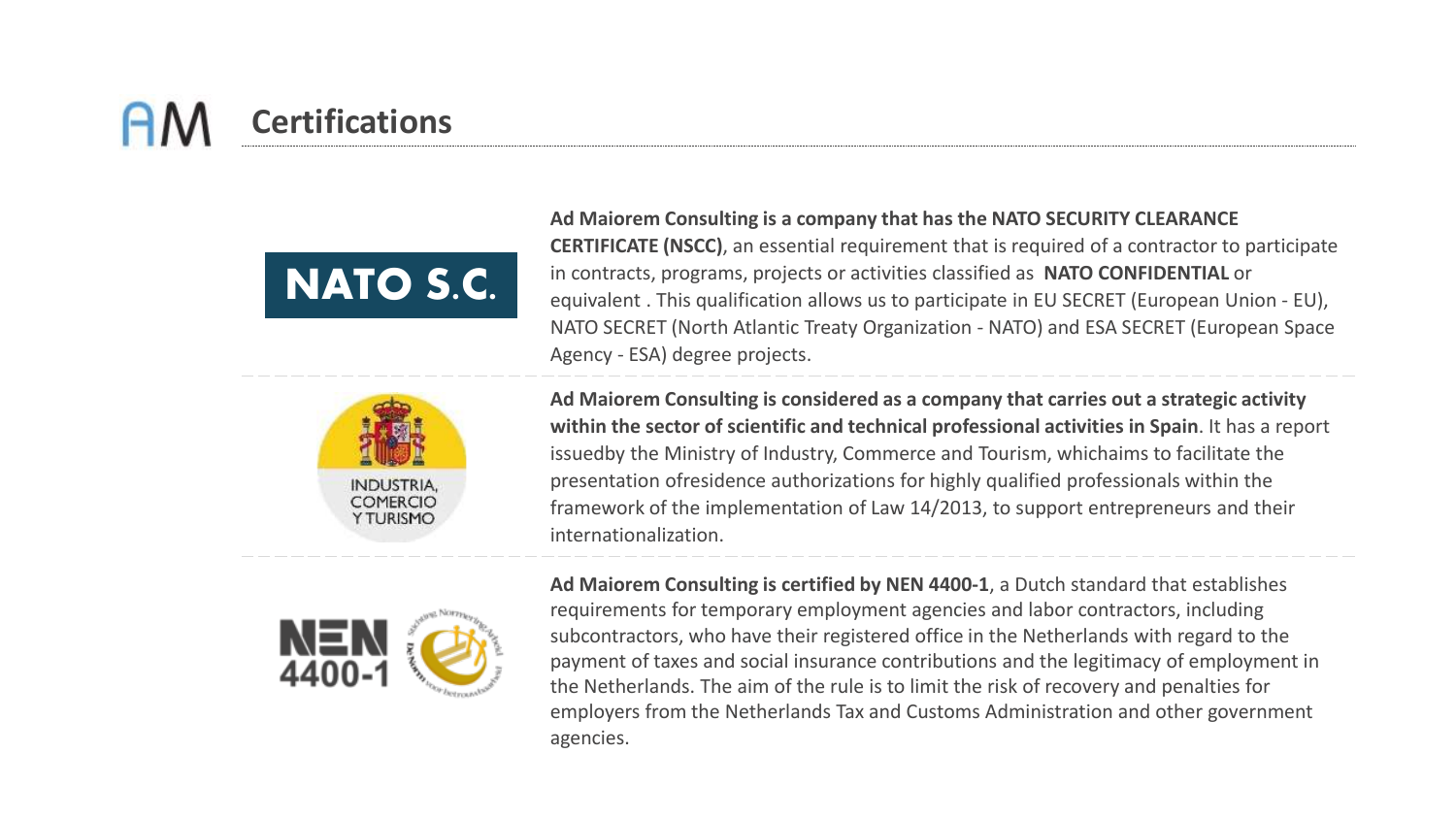

- Design and development of satellite communications equipment, air traffic systems, satellite control systems, aerospace mechanism integration systems, GNSS systems and equipment and integration of the Galileo Ground Segment
- Systems engineering for AOCS and CNG.
- Systems engineering for optical instruments on board satellite platforms.
- Product Assurance, Safety and RAMS analysis.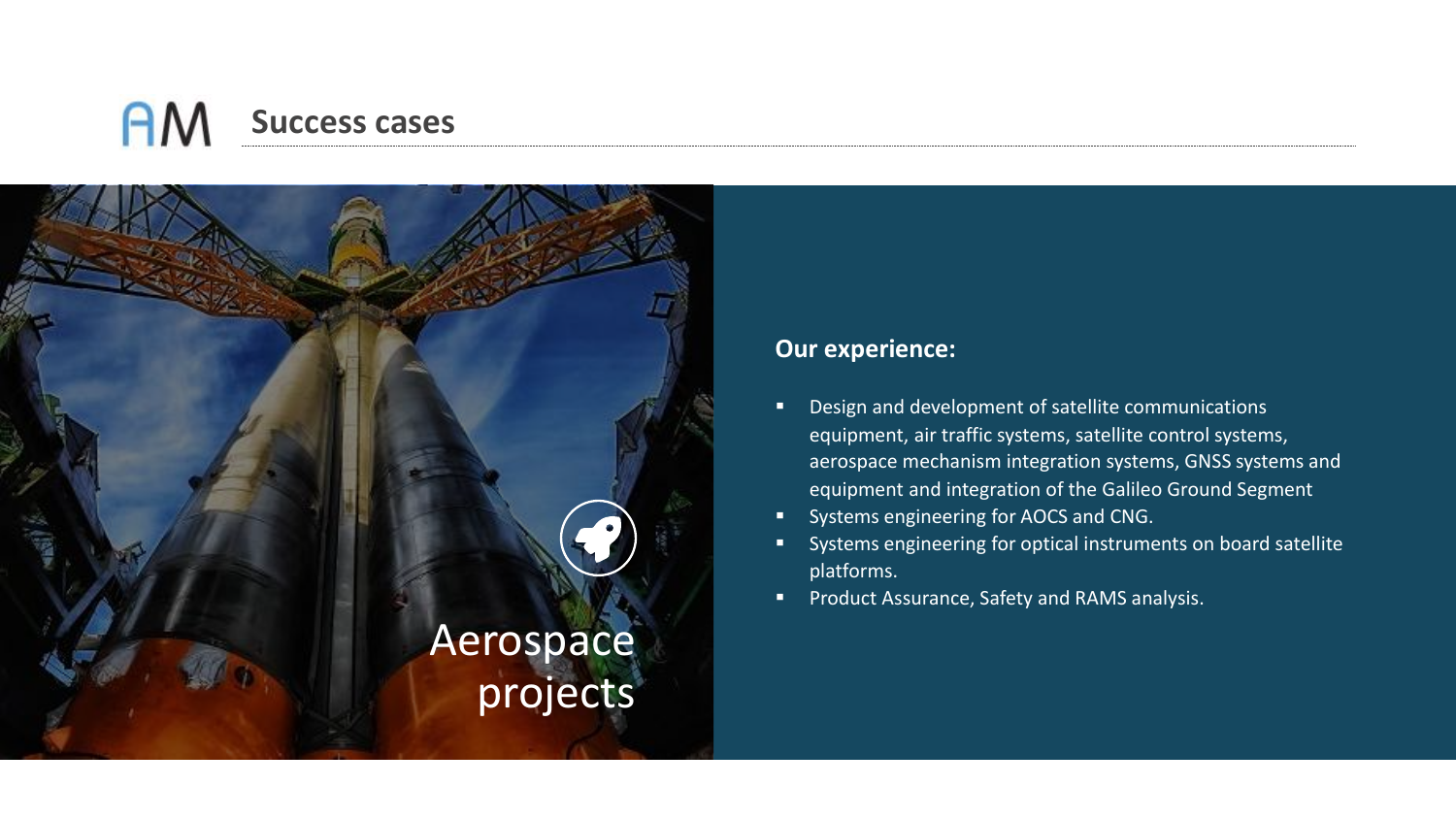

- Software development for flight simulators of air training systems.
- Development and integration of operating systems and subsystems, structure and equipment for frigates and submarines.
- Development and validation of electronic components for guided systems.
- Design and development of electronic devices for antidisturbance systems, hardware and software for defence technological tools and equipment, radar systems for naval and aeronautical uses.
- Integration, validation and development of air traffic control systems (Flight Data Processing, FDP).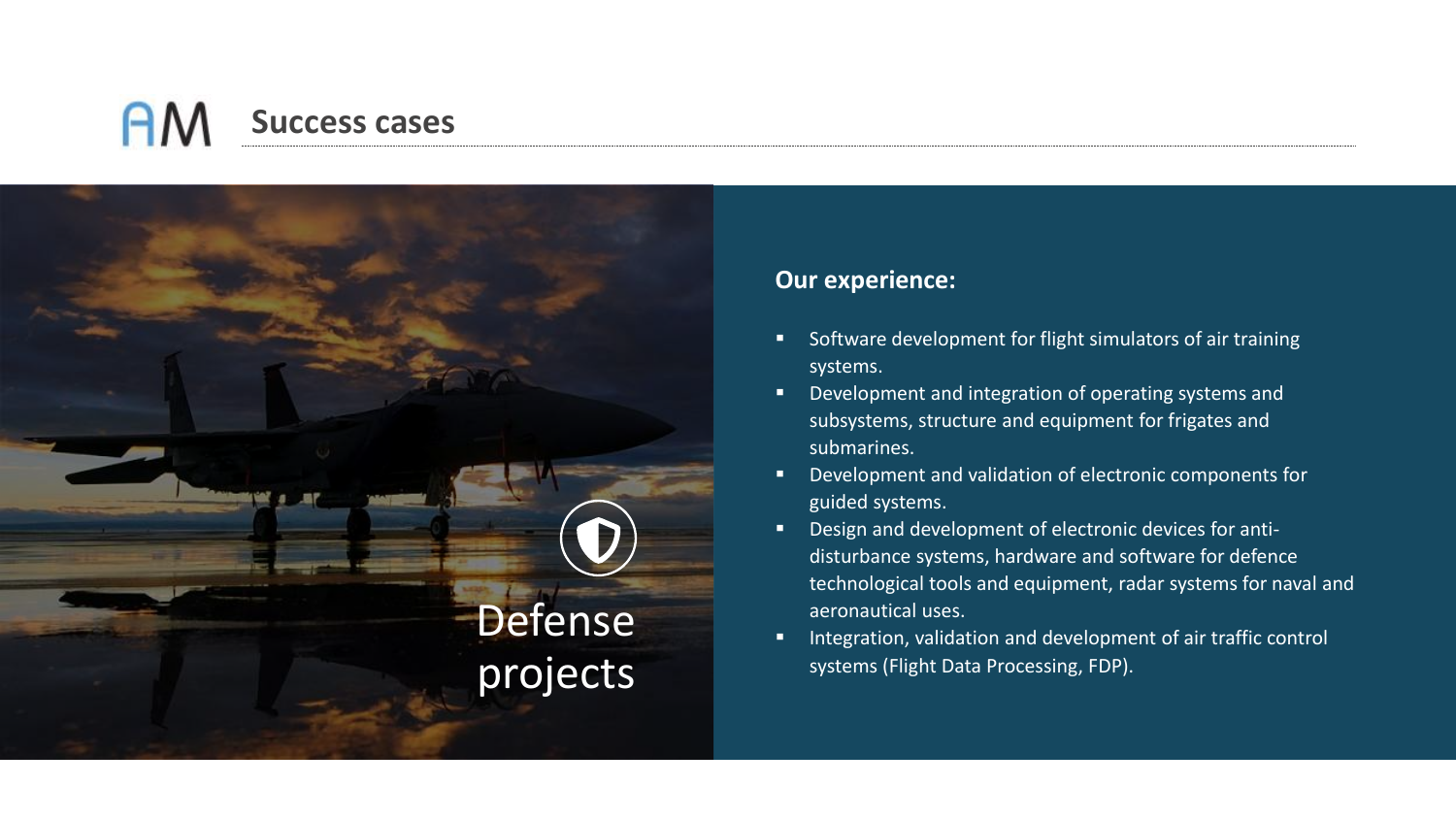

- Big Data for diverse railway applications.
- Development of comprehensive ticketing systems for railway transport.
- Development of embedded software for different railway signalling systems and products and passenger information.
- **Safety and RAMS analysis.**
- **Train management and control systems:** 
	- $\checkmark$  European Rail Traffic Management System (ERMTS),
	- ✓ Communications-Based Train Control (CBTC),
	- $\checkmark$  Automatic Train Protection (ATP),
	- $\checkmark$  Automatic Train Operation (ATO), y
	- ✓ Centralised Traffic Control (CTC).
- Railway systems verification and validation.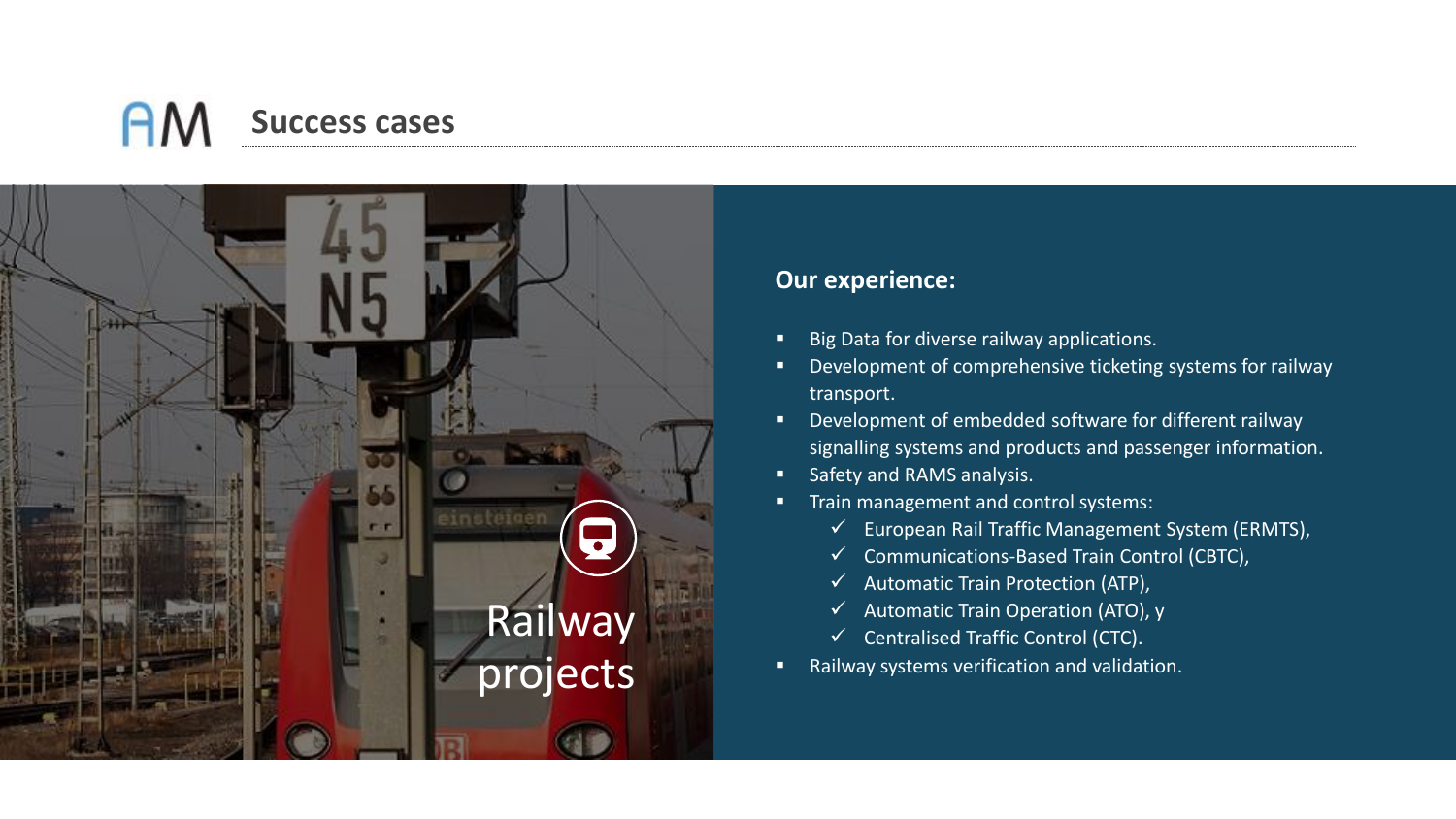

- Development of software and hardware for electromedical equipment and SCADA-type control systems.
- **E** Comprehensive project management in the renewable energy (wind, solar etc.) field and for the construction of energy production plants.
- Systems engineering for rotating equipment in refining plants.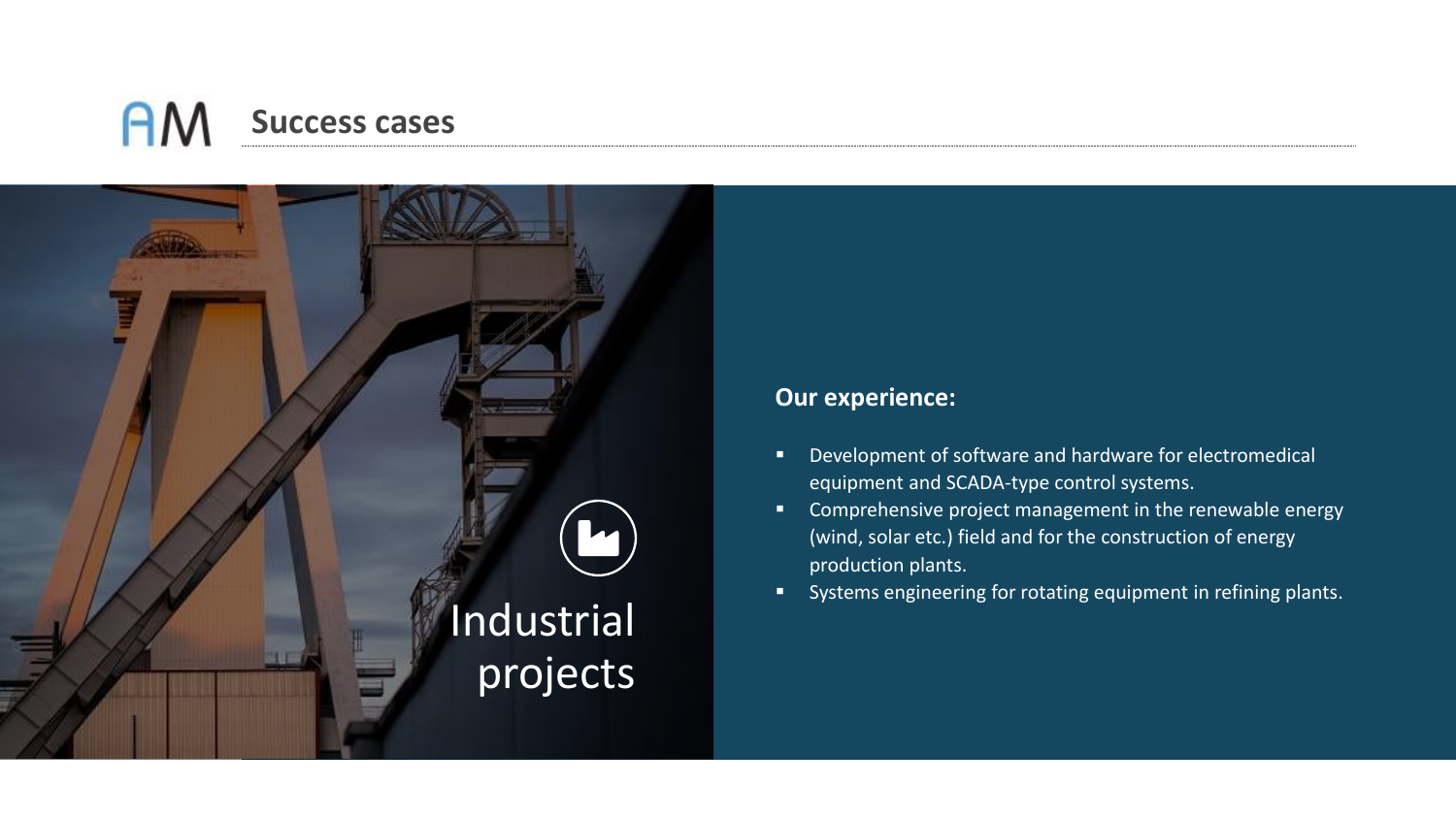

- Design of HVAC (Heating, Ventilation and Air Conditioning) and firefighting systems.
- Rotating and/or static equipment design and calculations.
- Cost estimation in the tender phase and construction cost control.
- Planning engineering in the design, construction, and start-up phase of Oil & Gas plants.
- **Oil & Gas Cas Product All Acts** analysis (esp. HAZOP, FMEA etc.).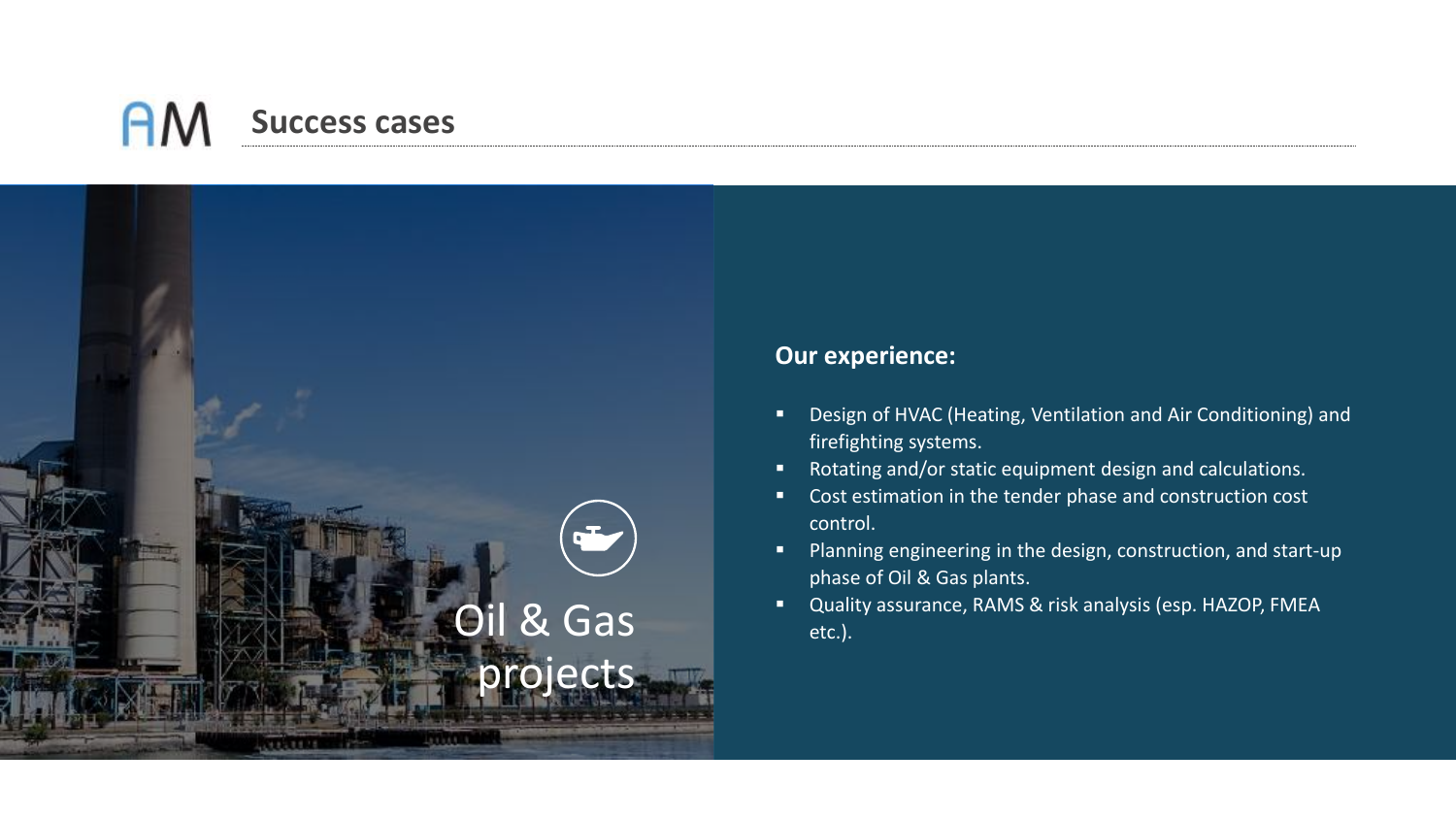

- Analysis, definition, test equipment and network elements.
- Analysis, design and development of software for video surveillance equipment (CCTV).
- Analysis, design and OSS (Operational Support System) implementation testing.
- Development of embedded hardware and software for digital transmission equipment.
- Comprehensive project management for Next Generation Networks (NGN, Next Generation Networking).
- Implementation of communication and traffic control systems for onboard equipment of urban transport buses.
- Systems engineering for innovation in access technologies.
- Comprehensive project management solutions for VoIP and Video.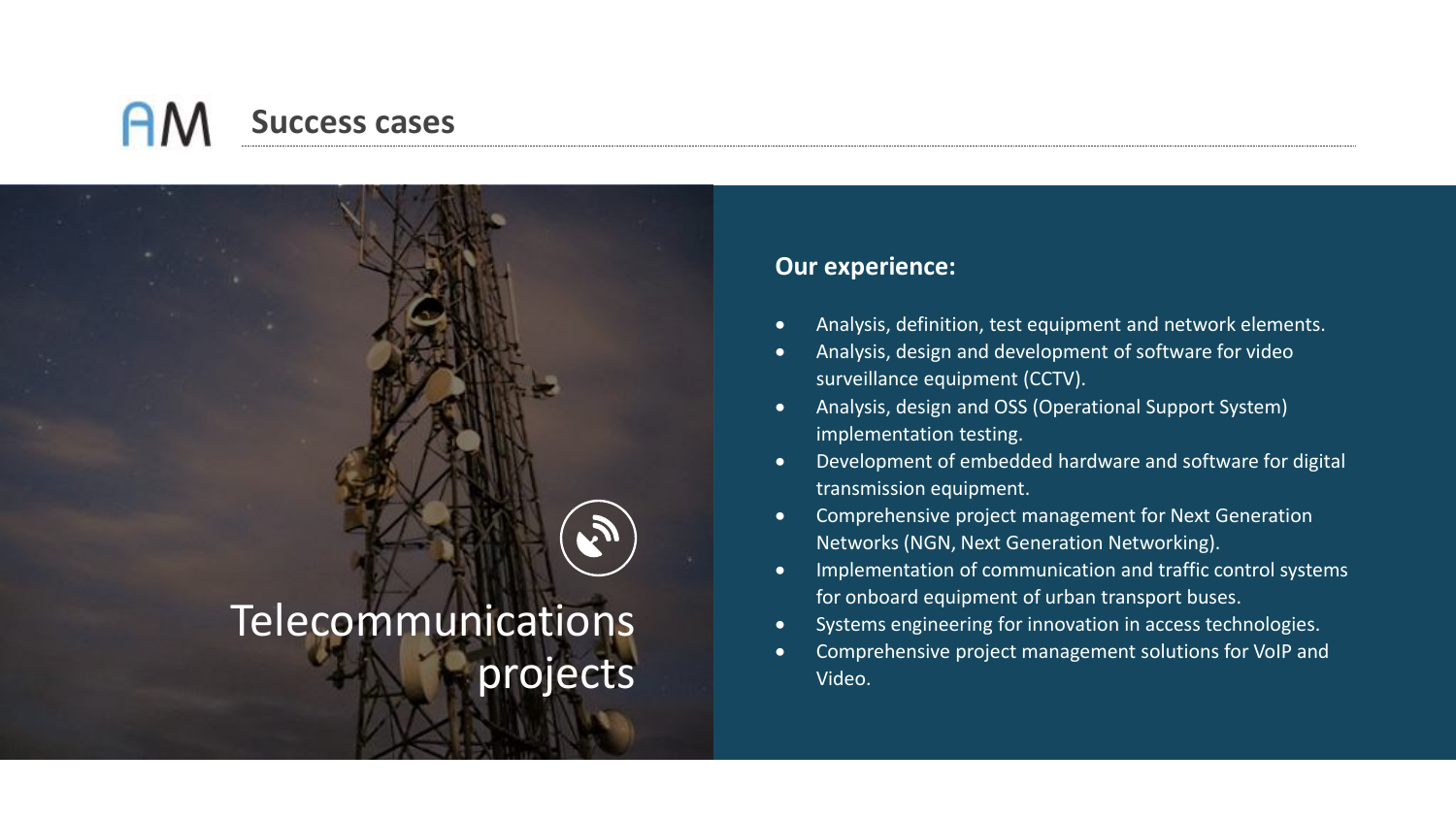

#### **More sectors:**

- **■** Transportation:
	- $\checkmark$  Development of software and hardware for SCADA type control systems.
	- ✓ Implementation of communication and traffic control systems for on-board equipment of urban transport buses.